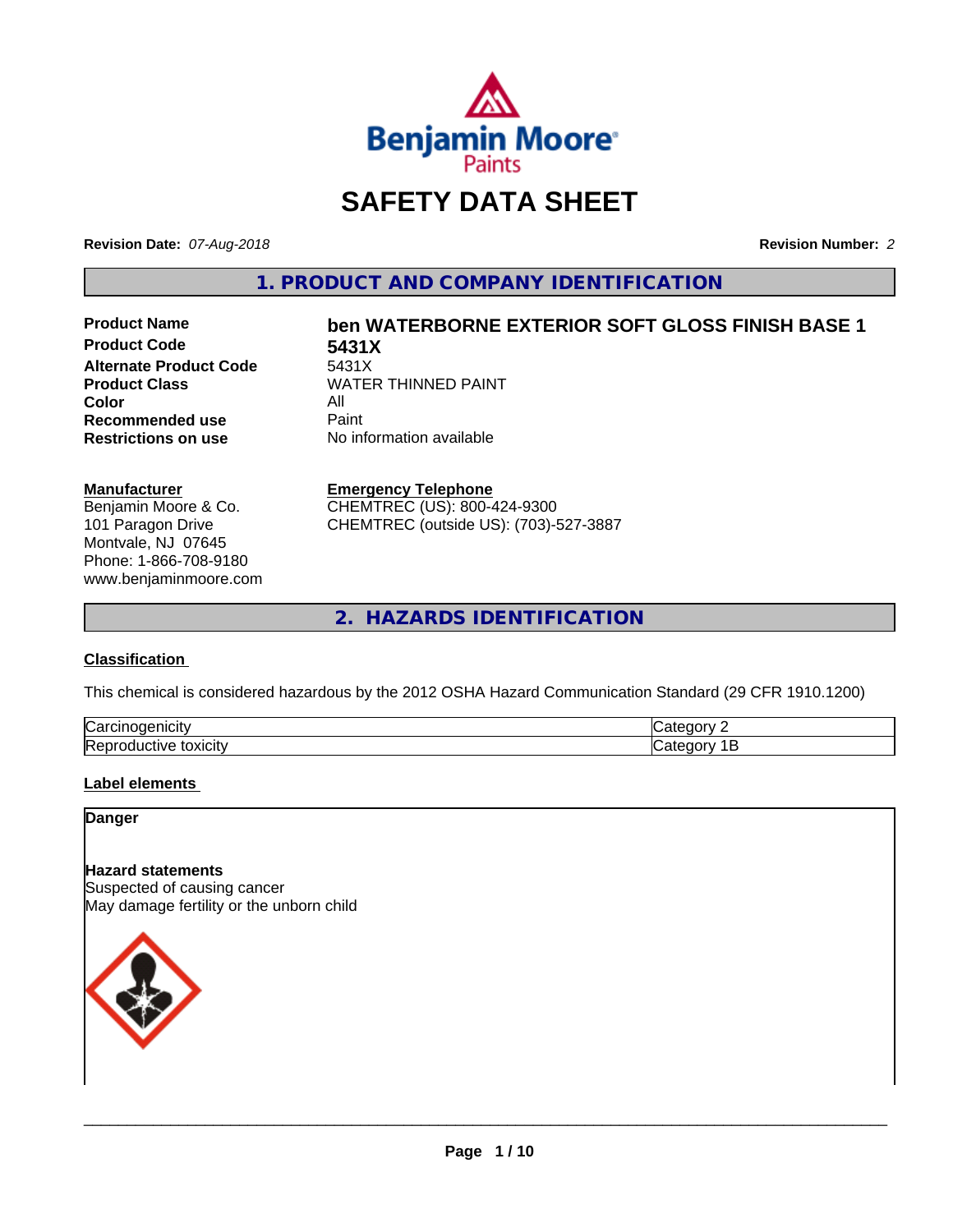**Appearance** liquid **Odor 11** Odor little or no odor

#### **Precautionary Statements - Prevention**

Obtain special instructions before use Do not handle until all safety precautions have been read and understood Use personal protective equipment as required

#### **Precautionary Statements - Response**

IF exposed or concerned: Get medical advice/attention

#### **Precautionary Statements - Storage**

Store locked up

#### **Precautionary Statements - Disposal** Dispose of contents/container to an approved waste disposal plant

#### **Hazards not otherwise classified (HNOC)**

Not applicable

#### **Other information**

No information available

#### **3. COMPOSITION INFORMATION ON COMPONENTS**

\_\_\_\_\_\_\_\_\_\_\_\_\_\_\_\_\_\_\_\_\_\_\_\_\_\_\_\_\_\_\_\_\_\_\_\_\_\_\_\_\_\_\_\_\_\_\_\_\_\_\_\_\_\_\_\_\_\_\_\_\_\_\_\_\_\_\_\_\_\_\_\_\_\_\_\_\_\_\_\_\_\_\_\_\_\_\_\_\_\_\_\_\_

| <b>Chemical name</b>                       | <b>CAS No.</b> | Weight-% |
|--------------------------------------------|----------------|----------|
| Titanium dioxide                           | 13463-67-7     | 25       |
| Silica, amorphous                          | 7631-86-9      |          |
| Kaolin                                     | 1332-58-7      |          |
| Zinc oxide                                 | 1314-13-2      |          |
| 1-Methyl-2-pyrrolidinone                   | 872-50-4       | 0.5      |
| Sodium C14-C16 olefin sulfonate            | 68439-57-6     | 0.5      |
| Urea, N-(3,4-dichlorophenyl)-N,N-dimethyl- | 330-54-1       | 0.5      |

|                                                  | 4. FIRST AID MEASURES                                                                                    |
|--------------------------------------------------|----------------------------------------------------------------------------------------------------------|
| <b>General Advice</b>                            | No hazards which require special first aid measures.                                                     |
| <b>Eye Contact</b>                               | Rinse thoroughly with plenty of water for at least 15 minutes and consult a<br>physician.                |
| <b>Skin Contact</b>                              | Wash off immediately with soap and plenty of water while removing all<br>contaminated clothes and shoes. |
| <b>Inhalation</b>                                | Move to fresh air. If symptoms persist, call a physician.                                                |
| Ingestion                                        | Clean mouth with water and afterwards drink plenty of water. Consult a physician<br>if necessary.        |
| <b>Most Important</b><br><b>Symptoms/Effects</b> | None known.                                                                                              |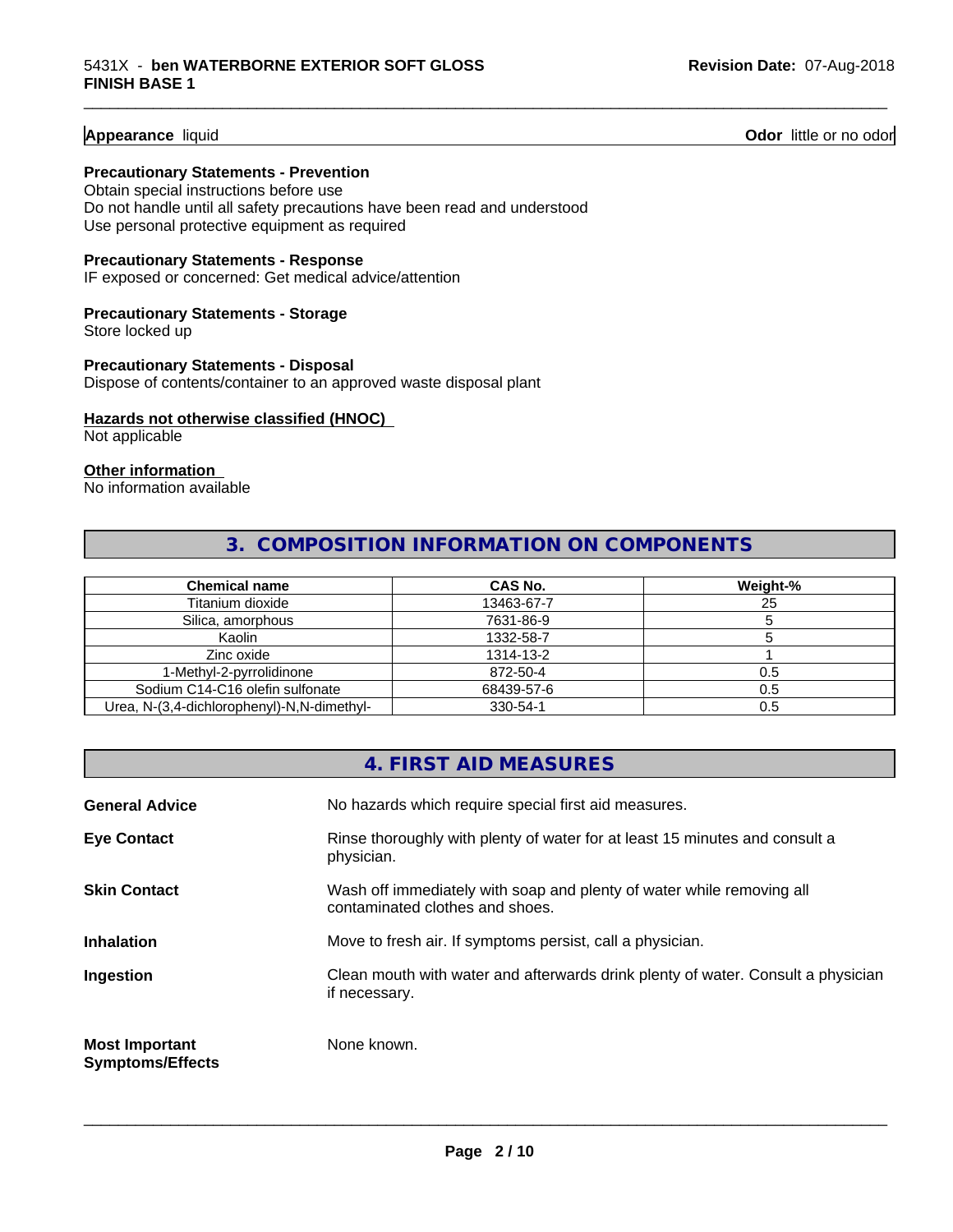| <b>Notes To Physician</b>                                                        | Treat symptomatically. |                                                                                                            |  |                                                                                                                 |  |
|----------------------------------------------------------------------------------|------------------------|------------------------------------------------------------------------------------------------------------|--|-----------------------------------------------------------------------------------------------------------------|--|
|                                                                                  |                        | 5. FIRE-FIGHTING MEASURES                                                                                  |  |                                                                                                                 |  |
| <b>Suitable Extinguishing Media</b>                                              |                        | Use extinguishing measures that are appropriate to local<br>circumstances and the surrounding environment. |  |                                                                                                                 |  |
| <b>Protective Equipment And Precautions For</b><br><b>Firefighters</b>           |                        | and full protective gear.                                                                                  |  | As in any fire, wear self-contained breathing apparatus<br>pressure-demand, MSHA/NIOSH (approved or equivalent) |  |
| <b>Specific Hazards Arising From The Chemical</b>                                |                        | Closed containers may rupture if exposed to fire or<br>extreme heat.                                       |  |                                                                                                                 |  |
| <b>Sensitivity To Mechanical Impact</b>                                          |                        | No                                                                                                         |  |                                                                                                                 |  |
| <b>Sensitivity To Static Discharge</b>                                           |                        | No                                                                                                         |  |                                                                                                                 |  |
| <b>Flash Point Data</b><br>Flash Point (°F)<br>Flash Point (°C)<br><b>Method</b> |                        | Not applicable<br>Not applicable<br>Not applicable                                                         |  |                                                                                                                 |  |
| <b>Flammability Limits In Air</b>                                                |                        |                                                                                                            |  |                                                                                                                 |  |
| Lower flammability limit:<br><b>Upper flammability limit:</b>                    |                        | Not applicable<br>Not applicable                                                                           |  |                                                                                                                 |  |
| <b>NFPA</b><br>Health: 1                                                         | Flammability: 0        | Instability: 0                                                                                             |  | <b>Special: Not Applicable</b>                                                                                  |  |
| <b>NFPA Legend</b><br>0 - Not Hazardous<br>1 - Slightly                          |                        |                                                                                                            |  |                                                                                                                 |  |

\_\_\_\_\_\_\_\_\_\_\_\_\_\_\_\_\_\_\_\_\_\_\_\_\_\_\_\_\_\_\_\_\_\_\_\_\_\_\_\_\_\_\_\_\_\_\_\_\_\_\_\_\_\_\_\_\_\_\_\_\_\_\_\_\_\_\_\_\_\_\_\_\_\_\_\_\_\_\_\_\_\_\_\_\_\_\_\_\_\_\_\_\_

- Slightly
- 2 Moderate
- 3 High
- 4 Severe

*The ratings assigned are only suggested ratings, the contractor/employer has ultimate responsibilities for NFPA ratings where this system is used.*

*Additional information regarding the NFPA rating system is available from the National Fire Protection Agency (NFPA) at www.nfpa.org.*

#### **6. ACCIDENTAL RELEASE MEASURES**

| <b>Personal Precautions</b>      | Avoid contact with skin, eyes and clothing. Ensure adequate ventilation.                             |
|----------------------------------|------------------------------------------------------------------------------------------------------|
| <b>Other Information</b>         | Prevent further leakage or spillage if safe to do so.                                                |
| <b>Environmental precautions</b> | See Section 12 for additional Ecological Information.                                                |
| <b>Methods for Cleaning Up</b>   | Soak up with inert absorbent material. Sweep up and shovel into suitable<br>containers for disposal. |
|                                  |                                                                                                      |

#### **7. HANDLING AND STORAGE**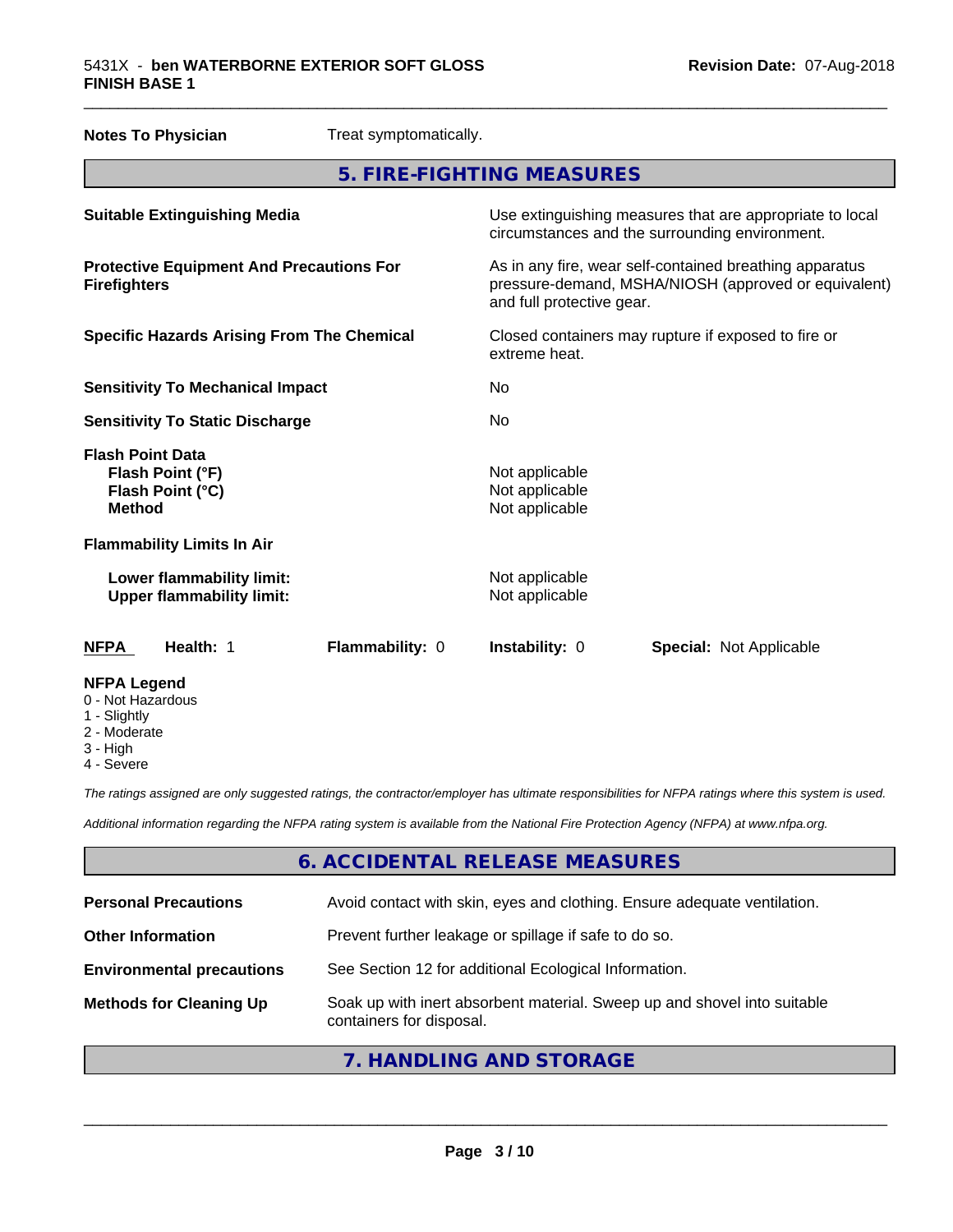| <b>Handling</b>               | Avoid contact with skin, eyes and clothing. Avoid breathing vapors, spray mists or<br>sanding dust. In case of insufficient ventilation, wear suitable respiratory<br>equipment. |  |
|-------------------------------|----------------------------------------------------------------------------------------------------------------------------------------------------------------------------------|--|
| <b>Storage</b>                | Keep container tightly closed. Keep out of the reach of children.                                                                                                                |  |
| <b>Incompatible Materials</b> | No information available                                                                                                                                                         |  |

\_\_\_\_\_\_\_\_\_\_\_\_\_\_\_\_\_\_\_\_\_\_\_\_\_\_\_\_\_\_\_\_\_\_\_\_\_\_\_\_\_\_\_\_\_\_\_\_\_\_\_\_\_\_\_\_\_\_\_\_\_\_\_\_\_\_\_\_\_\_\_\_\_\_\_\_\_\_\_\_\_\_\_\_\_\_\_\_\_\_\_\_\_

#### **8. EXPOSURE CONTROLS/PERSONAL PROTECTION**

#### **Exposure Limits**

| <b>Chemical name</b>                       | <b>ACGIH TLV</b>                                | <b>OSHA PEL</b>                               |
|--------------------------------------------|-------------------------------------------------|-----------------------------------------------|
| Titanium dioxide                           | 10 mg/m $3$ - TWA                               | 15 mg/m <sup>3</sup> - TWA                    |
| Silica, amorphous                          | N/E                                             | 20 mppcf - TWA                                |
| Kaolin                                     | $2 \text{ mg/m}^3$ - TWA                        | 15 mg/m $3$ - TWA<br>$5 \text{ mg/m}^3$ - TWA |
| Zinc oxide                                 | 2 mg/m <sup>3</sup> - TWA<br>10 mg/m $3 -$ STEL | $5 \text{ mg/m}^3$ - TWA<br>15 mg/m $3$ - TWA |
| Urea, N-(3,4-dichlorophenyl)-N,N-dimethyl- | 10 mg/m <sup>3</sup> - TWA                      | N/E                                           |

#### **Legend**

ACGIH - American Conference of Governmental Industrial Hygienists Exposure Limits OSHA - Occupational Safety & Health Administration Exposure Limits N/E - Not Established

| <b>Engineering Measures</b>          | Ensure adequate ventilation, especially in confined areas.                                                                          |  |  |
|--------------------------------------|-------------------------------------------------------------------------------------------------------------------------------------|--|--|
| <b>Personal Protective Equipment</b> |                                                                                                                                     |  |  |
| <b>Eye/Face Protection</b>           | Safety glasses with side-shields.                                                                                                   |  |  |
| <b>Skin Protection</b>               | Protective gloves and impervious clothing.                                                                                          |  |  |
| <b>Respiratory Protection</b>        | In case of insufficient ventilation wear suitable respiratory equipment.                                                            |  |  |
| <b>Hygiene Measures</b>              | Avoid contact with skin, eyes and clothing. Remove and wash contaminated<br>clothing before re-use. Wash thoroughly after handling. |  |  |

#### **9. PHYSICAL AND CHEMICAL PROPERTIES**

| Appearance                  | liquid                   |
|-----------------------------|--------------------------|
| Odor                        | little or no odor        |
| <b>Odor Threshold</b>       | No information available |
| Density (Ibs/gal)           | $10.3 - 10.7$            |
| <b>Specific Gravity</b>     | $1.23 - 1.28$            |
| рH                          | No information available |
| <b>Viscosity (cps)</b>      | No information available |
| Solubility(ies)             | No information available |
| <b>Water solubility</b>     | No information available |
| <b>Evaporation Rate</b>     | No information available |
| Vapor pressure @20 °C (kPa) | No information available |
| Vapor density               | No information available |
| Wt. % Solids                | $40 - 50$                |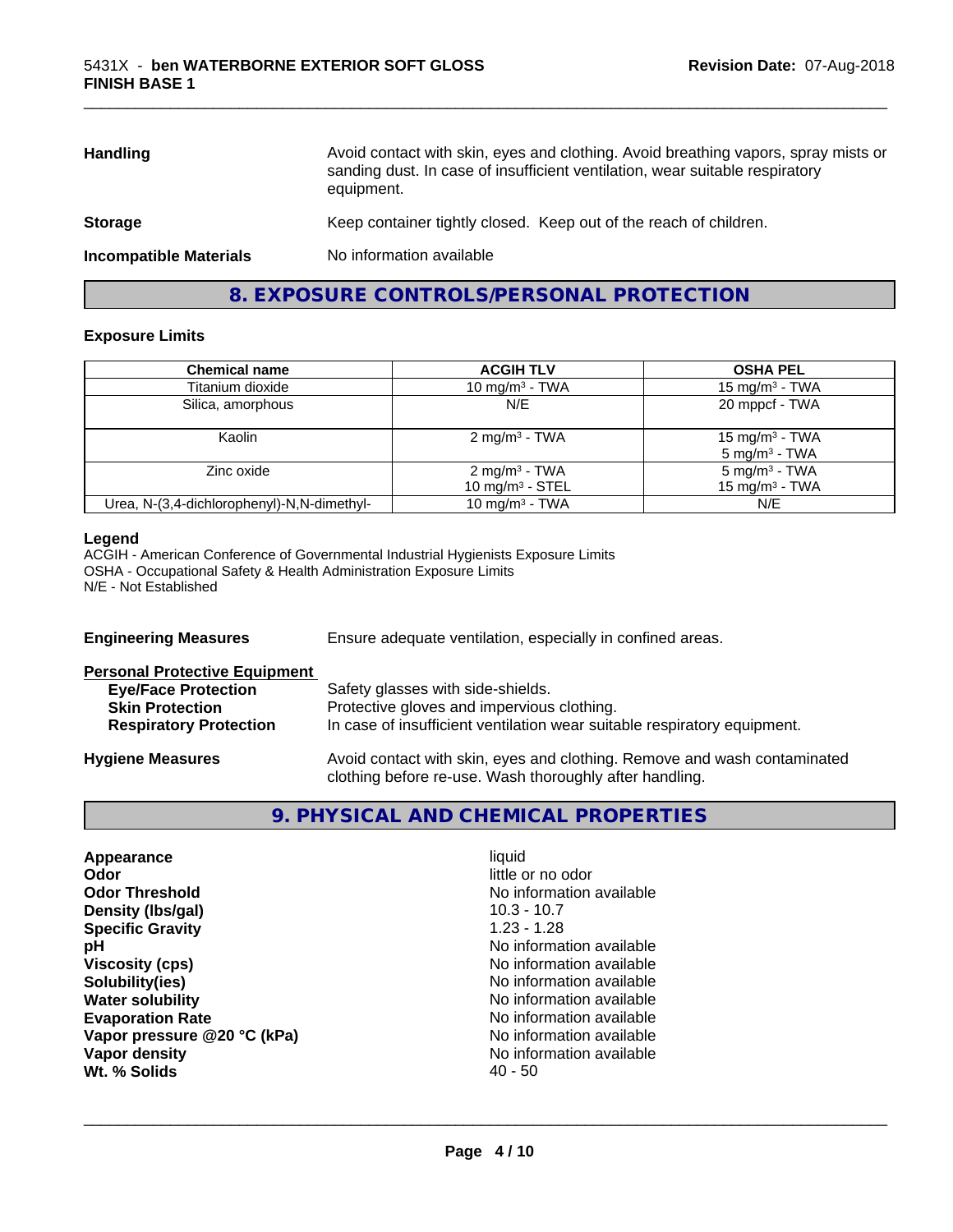| Vol. % Solids                        | $30 - 40$                |
|--------------------------------------|--------------------------|
| Wt. % Volatiles                      | $50 - 60$                |
| Vol. % Volatiles                     | $60 - 70$                |
| <b>VOC Regulatory Limit (g/L)</b>    | < 50                     |
| <b>Boiling Point (°F)</b>            | 212                      |
| <b>Boiling Point (°C)</b>            | 100                      |
| <b>Freezing Point (°F)</b>           | 32                       |
| <b>Freezing Point (°C)</b>           | 0                        |
| Flash Point (°F)                     | Not applicable           |
| Flash Point (°C)                     | Not applicable           |
| <b>Method</b>                        | Not applicable           |
| Flammability (solid, gas)            | Not applicable           |
| <b>Upper flammability limit:</b>     | Not applicable           |
| Lower flammability limit:            | Not applicable           |
| <b>Autoignition Temperature (°F)</b> | No information available |
| <b>Autoignition Temperature (°C)</b> | No information available |
| Decomposition Temperature (°F)       | No information available |
| Decomposition Temperature (°C)       | No information available |
| <b>Partition coefficient</b>         | No information available |
|                                      |                          |

### **10. STABILITY AND REACTIVITY**

\_\_\_\_\_\_\_\_\_\_\_\_\_\_\_\_\_\_\_\_\_\_\_\_\_\_\_\_\_\_\_\_\_\_\_\_\_\_\_\_\_\_\_\_\_\_\_\_\_\_\_\_\_\_\_\_\_\_\_\_\_\_\_\_\_\_\_\_\_\_\_\_\_\_\_\_\_\_\_\_\_\_\_\_\_\_\_\_\_\_\_\_\_

| <b>Reactivity</b>                         | Not Applicable                           |
|-------------------------------------------|------------------------------------------|
| <b>Chemical Stability</b>                 | Stable under normal conditions.          |
| <b>Conditions to avoid</b>                | Prevent from freezing.                   |
| <b>Incompatible Materials</b>             | No materials to be especially mentioned. |
| <b>Hazardous Decomposition Products</b>   | None under normal use.                   |
| <b>Possibility of hazardous reactions</b> | None under normal conditions of use.     |

**11. TOXICOLOGICAL INFORMATION**

| <b>Product Information</b>                                                                 |                                                                               |  |  |
|--------------------------------------------------------------------------------------------|-------------------------------------------------------------------------------|--|--|
| Information on likely routes of exposure                                                   |                                                                               |  |  |
|                                                                                            | <b>Principal Routes of Exposure</b> Eye contact, skin contact and inhalation. |  |  |
| <b>Acute Toxicity</b>                                                                      |                                                                               |  |  |
| <b>Product Information</b>                                                                 | No information available                                                      |  |  |
| Symptoms related to the physical, chemical and toxicological characteristics               |                                                                               |  |  |
| <b>Symptoms</b>                                                                            | No information available                                                      |  |  |
| Delayed and immediate effects as well as chronic effects from short and long-term exposure |                                                                               |  |  |
| Eye contact                                                                                | May cause slight irritation.                                                  |  |  |
|                                                                                            |                                                                               |  |  |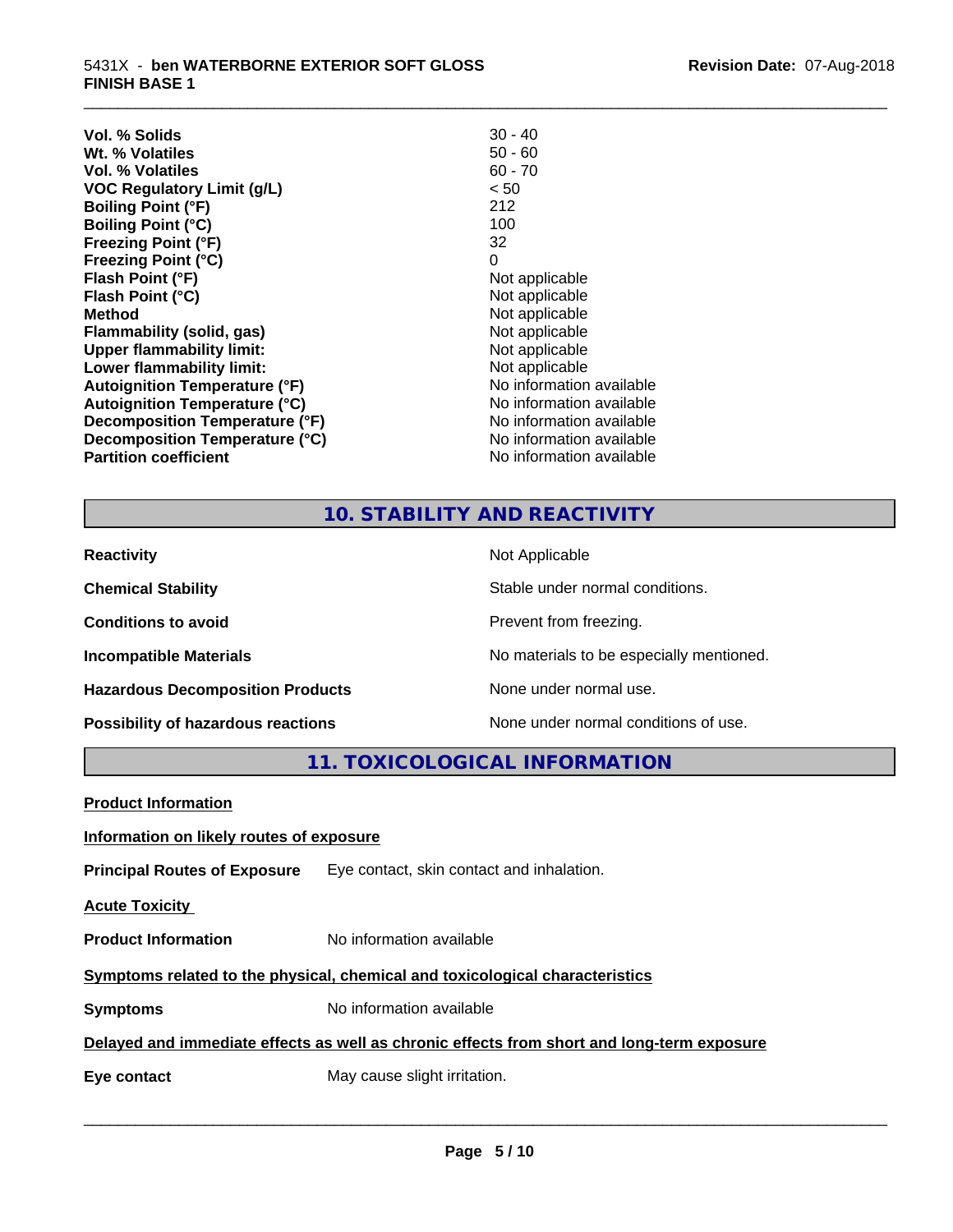| <b>Skin contact</b>             | Substance may cause slight skin irritation. Prolonged or repeated contact may dry<br>skin and cause irritation. |
|---------------------------------|-----------------------------------------------------------------------------------------------------------------|
| <b>Inhalation</b>               | May cause irritation of respiratory tract.                                                                      |
| Ingestion                       | Ingestion may cause gastrointestinal irritation, nausea, vomiting and diarrhea.                                 |
| <b>Sensitization</b>            | No information available                                                                                        |
| <b>Neurological Effects</b>     | No information available.                                                                                       |
| <b>Mutagenic Effects</b>        | No information available.                                                                                       |
| <b>Reproductive Effects</b>     | May damage fertility or the unborn child.                                                                       |
| <b>Developmental Effects</b>    | No information available.                                                                                       |
| <b>Target organ effects</b>     | No information available.                                                                                       |
| <b>STOT - single exposure</b>   | No information available.                                                                                       |
| <b>STOT - repeated exposure</b> | No information available.                                                                                       |
| Other adverse effects           | No information available.                                                                                       |
| <b>Aspiration Hazard</b>        | No information available                                                                                        |

#### **Numerical measures of toxicity**

**The following values are calculated based on chapter 3.1 of the GHS document**

| <b>ATEmix (oral)</b> | 40362 mg/kg |
|----------------------|-------------|
| ATEmix (dermal)      | 113393      |

#### **Component Information**

Titanium dioxide LD50 Oral: > 10000 mg/kg (Rat) Silica, amorphous LD50 Oral: > 5000 mg/kg (Rat) LD50 Dermal: 2,000 mg/kg (Rabbit) LC50 Inhalation (Dust): > 2 mg/L Kaolin LD50 Oral: > 5000 mg/kg (Rat) Zinc oxide LD50 Oral: 5000 mg/kg (Rat) LC50 Inhalation (Dust):  $> 5700$  mg/m<sup>3</sup> (Rat, 4 hr.) 1-Methyl-2-pyrrolidinone LD50 Oral: 3598 mg/kg (Rat) LD50 Dermal: 2000 mg/kg (Rabbit) Urea, N-(3,4-dichlorophenyl)-N,N-dimethyl- LD50 Oral: 1017 mg/kg (Rat) LD50 Dermal: > 5000 mg/kg (Rat)

#### **Carcinogenicity**

*The information below indicateswhether each agency has listed any ingredient as a carcinogen:.*

| Chemical<br>name       | <b>IARC</b>                  | <b>NTP</b> | OSHA   |
|------------------------|------------------------------|------------|--------|
|                        | .<br>2B<br>Possible<br>Human |            | ∟isted |
| n dioxide<br>l itanıum | Carcinoɑen                   |            |        |

• Although IARC has classified titanium dioxide as possibly carcinogenic to humans (2B), their summary concludes: "No significant exposure to titanium dioxide is thought to occur during the use of products in which titanium dioxide is bound to other materials, such as paint."

#### **Legend**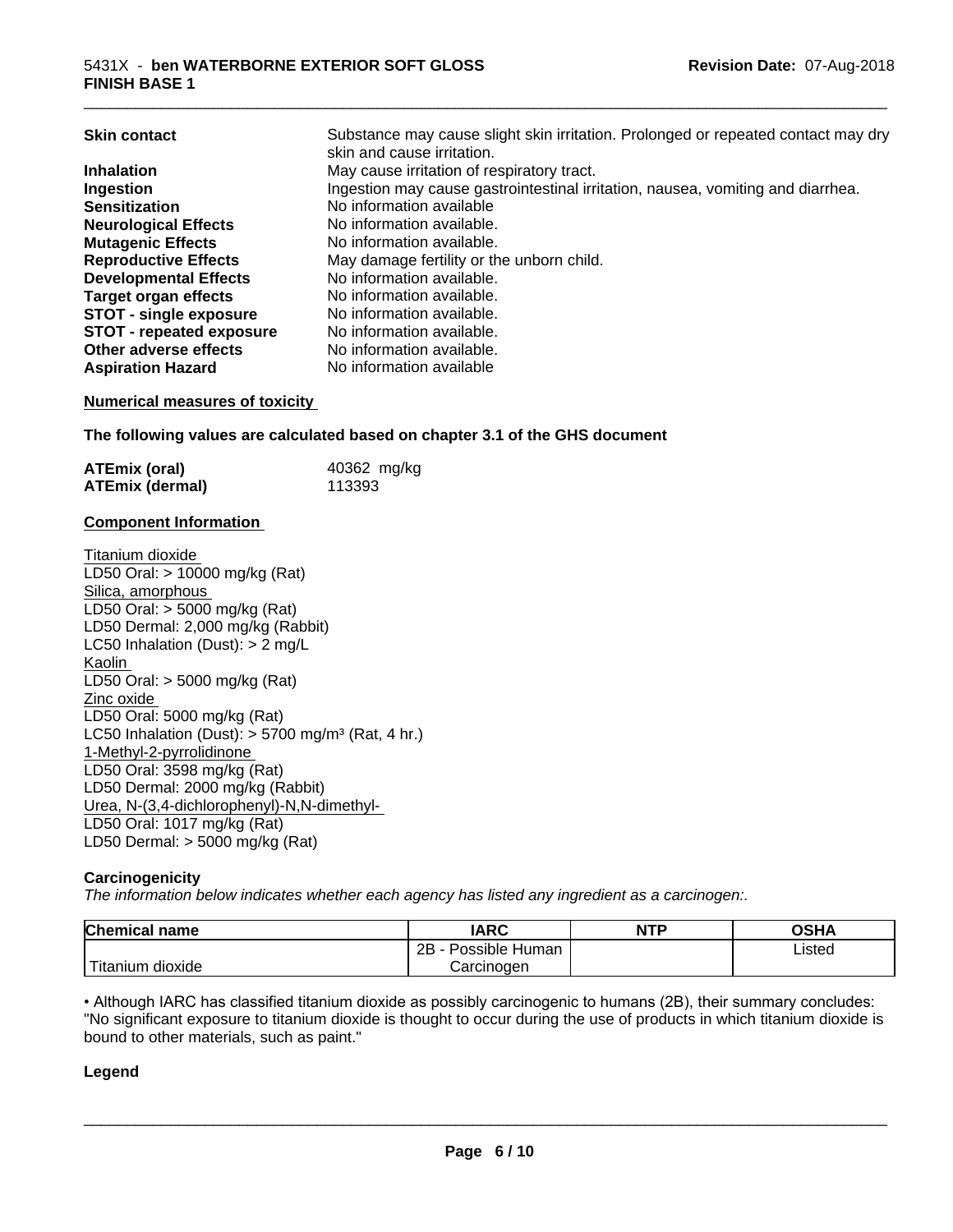IARC - International Agency for Research on Cancer NTP - National Toxicity Program OSHA - Occupational Safety & Health Administration

**12. ECOLOGICAL INFORMATION**

\_\_\_\_\_\_\_\_\_\_\_\_\_\_\_\_\_\_\_\_\_\_\_\_\_\_\_\_\_\_\_\_\_\_\_\_\_\_\_\_\_\_\_\_\_\_\_\_\_\_\_\_\_\_\_\_\_\_\_\_\_\_\_\_\_\_\_\_\_\_\_\_\_\_\_\_\_\_\_\_\_\_\_\_\_\_\_\_\_\_\_\_\_

#### **Ecotoxicity Effects**

The environmental impact of this product has not been fully investigated.

#### **Product Information**

#### **Acute Toxicity to Fish**

No information available

#### **Acute Toxicity to Aquatic Invertebrates**

No information available

#### **Acute Toxicity to Aquatic Plants**

No information available

#### **Persistence / Degradability**

No information available.

#### **Bioaccumulation**

There is no data for this product.

#### **Mobility in Environmental Media**

No information available.

#### **Ozone**

No information available

#### **Component Information**

#### **Acute Toxicity to Fish**

Titanium dioxide  $LC50:$  > 1000 mg/L (Fathead Minnow - 96 hr.) Urea, N-(3,4-dichlorophenyl)-N,N-dimethyl- LC50: 3.5 mg/L (Rainbow Trout - 96 hr.)

#### **Acute Toxicity to Aquatic Invertebrates**

No information available

#### **Acute Toxicity to Aquatic Plants**

No information available

#### **13. DISPOSAL CONSIDERATIONS**

**Waste Disposal Method** Dispose of in accordance with federal, state, and local regulations. Local requirements may vary, consult your sanitation department or state-designated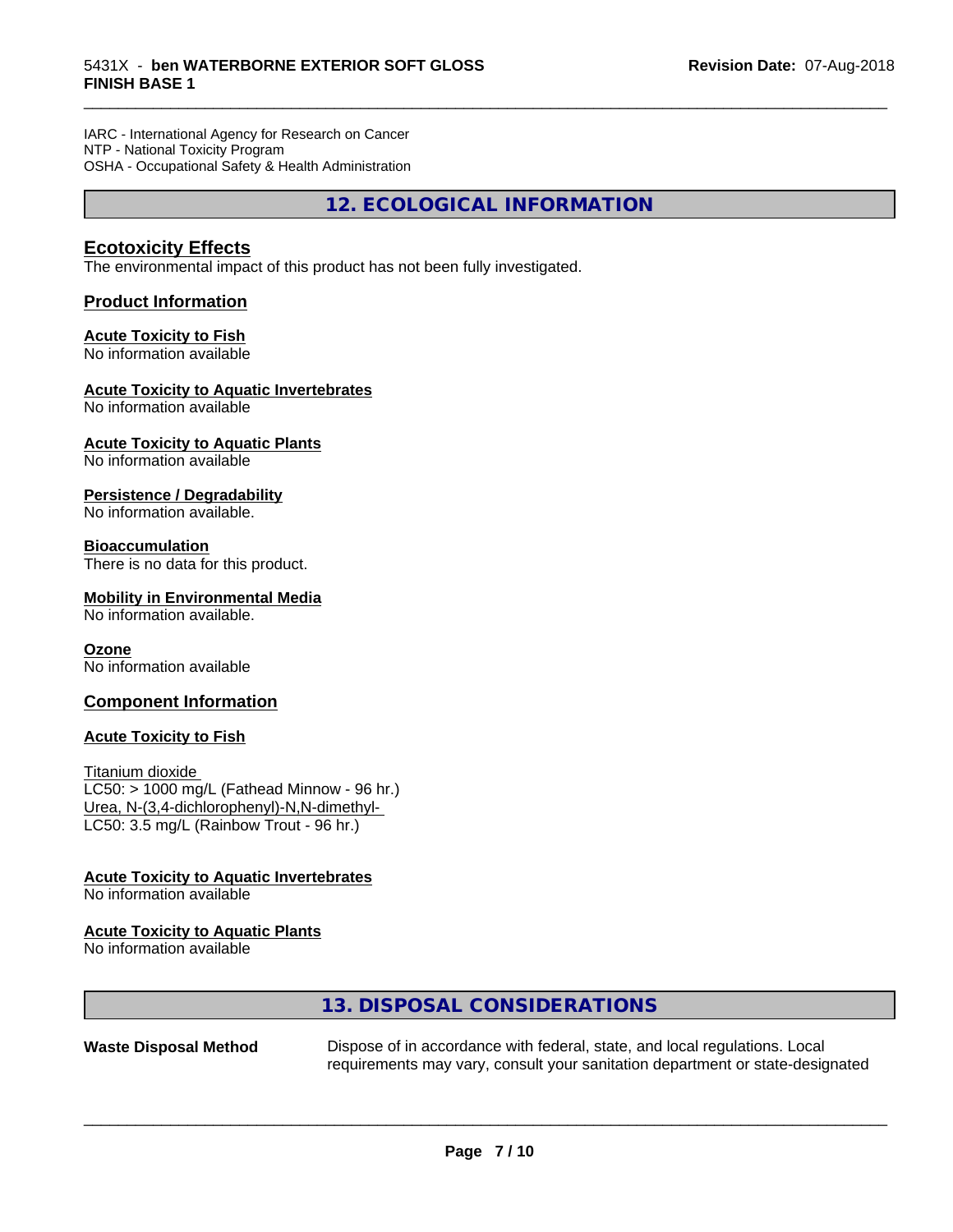environmental protection agency for more disposal options.

\_\_\_\_\_\_\_\_\_\_\_\_\_\_\_\_\_\_\_\_\_\_\_\_\_\_\_\_\_\_\_\_\_\_\_\_\_\_\_\_\_\_\_\_\_\_\_\_\_\_\_\_\_\_\_\_\_\_\_\_\_\_\_\_\_\_\_\_\_\_\_\_\_\_\_\_\_\_\_\_\_\_\_\_\_\_\_\_\_\_\_\_\_

|                                                                                                                                                                                                       | 14. TRANSPORT INFORMATION                                                                |  |  |
|-------------------------------------------------------------------------------------------------------------------------------------------------------------------------------------------------------|------------------------------------------------------------------------------------------|--|--|
| <b>DOT</b>                                                                                                                                                                                            | Not regulated                                                                            |  |  |
| <b>ICAO / IATA</b>                                                                                                                                                                                    | Not regulated                                                                            |  |  |
| <b>IMDG / IMO</b>                                                                                                                                                                                     | Not regulated                                                                            |  |  |
|                                                                                                                                                                                                       | <b>15. REGULATORY INFORMATION</b>                                                        |  |  |
| <b>International Inventories</b>                                                                                                                                                                      |                                                                                          |  |  |
| <b>TSCA: United States</b><br><b>DSL: Canada</b>                                                                                                                                                      | Yes - All components are listed or exempt.<br>Yes - All components are listed or exempt. |  |  |
| <b>Federal Regulations</b>                                                                                                                                                                            |                                                                                          |  |  |
| SARA 311/312 hazardous categorization<br>Acute health hazard<br>Yes<br><b>Chronic Health Hazard</b><br>Yes<br>Fire hazard<br>No.<br>Sudden release of pressure hazard<br>No.<br>Reactive Hazard<br>No |                                                                                          |  |  |

#### **SARA 313**

Section 313 of Title III of the Superfund Amendments and Reauthorization Act of 1986 (SARA). This product contains a chemical or chemicals which are subject to the reporting requirements of the Act and Title 40 of the Code of Federal Regulations, Part 372:

*None*

#### **Clean Air Act,Section 112 Hazardous Air Pollutants (HAPs) (see 40 CFR 61)**

This product contains the following HAPs:

*None*

#### **US State Regulations**

#### **California Proposition 65**

**AVIMARNING:** Cancer and Reproductive Harm– www.P65warnings.ca.gov

#### **State Right-to-Know**

|--|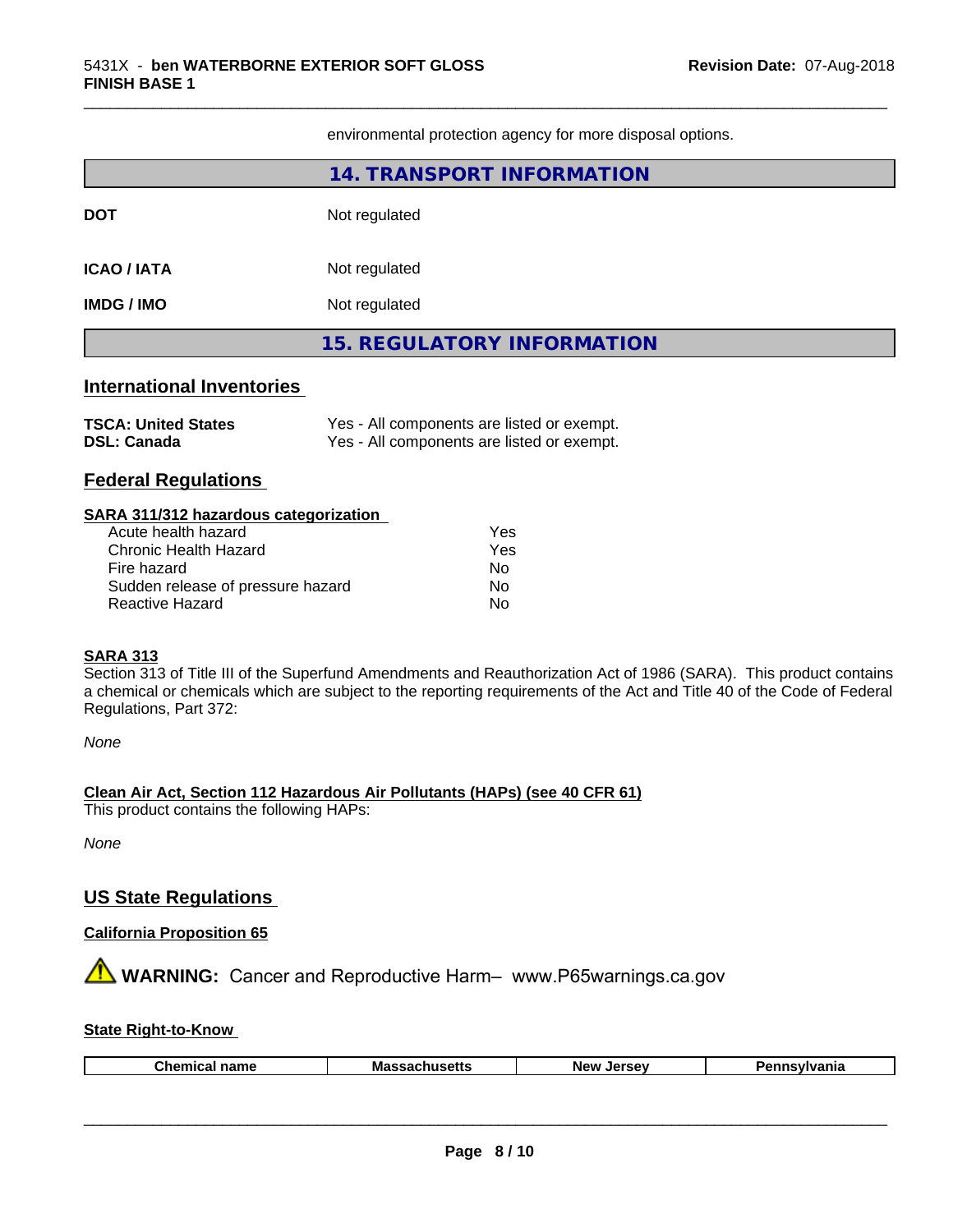#### 5431X - **ben WATERBORNE EXTERIOR SOFT GLOSS FINISH BASE 1**

| Titanium dioxide                     |  |  |
|--------------------------------------|--|--|
| Silica, amorphous                    |  |  |
| Kaolin                               |  |  |
| 1-Methyl-2-pyrrolidinone             |  |  |
| Urea,                                |  |  |
| N-(3,4-dichlorophenyl)-N,N-dimethyl- |  |  |

\_\_\_\_\_\_\_\_\_\_\_\_\_\_\_\_\_\_\_\_\_\_\_\_\_\_\_\_\_\_\_\_\_\_\_\_\_\_\_\_\_\_\_\_\_\_\_\_\_\_\_\_\_\_\_\_\_\_\_\_\_\_\_\_\_\_\_\_\_\_\_\_\_\_\_\_\_\_\_\_\_\_\_\_\_\_\_\_\_\_\_\_\_

#### **Legend**

X - Listed

#### **16. OTHER INFORMATION**

| HMIS         | Health: $1^*$ | <b>Flammability: 0</b> | <b>Reactivity: 0</b> | $PPE: -$ |
|--------------|---------------|------------------------|----------------------|----------|
| hanan I 21MH |               |                        |                      |          |

- **HMIS Legend** 0 - Minimal Hazard
- 1 Slight Hazard
- 2 Moderate Hazard
- 3 Serious Hazard
- 4 Severe Hazard
- \* Chronic Hazard
- X Consult your supervisor or S.O.P. for "Special" handling instructions.

*Note: The PPE rating has intentionally been left blank. Choose appropriate PPE that will protect employees from the hazards the material will present under the actual normal conditions of use.*

*Caution: HMISÒ ratings are based on a 0-4 rating scale, with 0 representing minimal hazards or risks, and 4 representing significant hazards or risks. Although HMISÒ ratings are not required on MSDSs under 29 CFR 1910.1200, the preparer, has chosen to provide them. HMISÒ ratings are to be used only in conjunction with a fully implemented HMISÒ program by workers who have received appropriate HMISÒ training. HMISÒ is a registered trade and service mark of the NPCA. HMISÒ materials may be purchased exclusively from J. J. Keller (800) 327-6868.*

 **WARNING!** If you scrape, sand, or remove old paint, you may release lead dust. LEAD IS TOXIC. EXPOSURE TO LEAD DUST CAN CAUSE SERIOUS ILLNESS, SUCH AS BRAIN DAMAGE, ESPECIALLY IN CHILDREN. PREGNANT WOMEN SHOULD ALSO AVOID EXPOSURE.Wear a NIOSH approved respirator to control lead exposure. Clean up carefully with a HEPA vacuum and a wet mop. Before you start, find out how to protect yourself and your family by contacting the National Lead Information Hotline at 1-800-424-LEAD or log on to www.epa.gov/lead.

| <b>Prepared By</b>      | <b>Product Stewardship Department</b><br>Benjamin Moore & Co.<br>101 Paragon Drive<br>Montvale, NJ 07645<br>800-225-5554 |
|-------------------------|--------------------------------------------------------------------------------------------------------------------------|
| <b>Revision Date:</b>   | 07-Aug-2018                                                                                                              |
| <b>Revision Summary</b> | Not available                                                                                                            |

#### Disclaimer

The information contained herein is presented in good faith and believed to be accurate as of the effective date shown above. This information is furnished without warranty of any kind. Employers should use this information only as a **supplement to other information gathered by them and must make independent determination of suitability and** completeness of information from all sources to assure proper use of these materials and the safety and health of employees. Any use of this data and information must be determined by the user to be in accordance with applicable